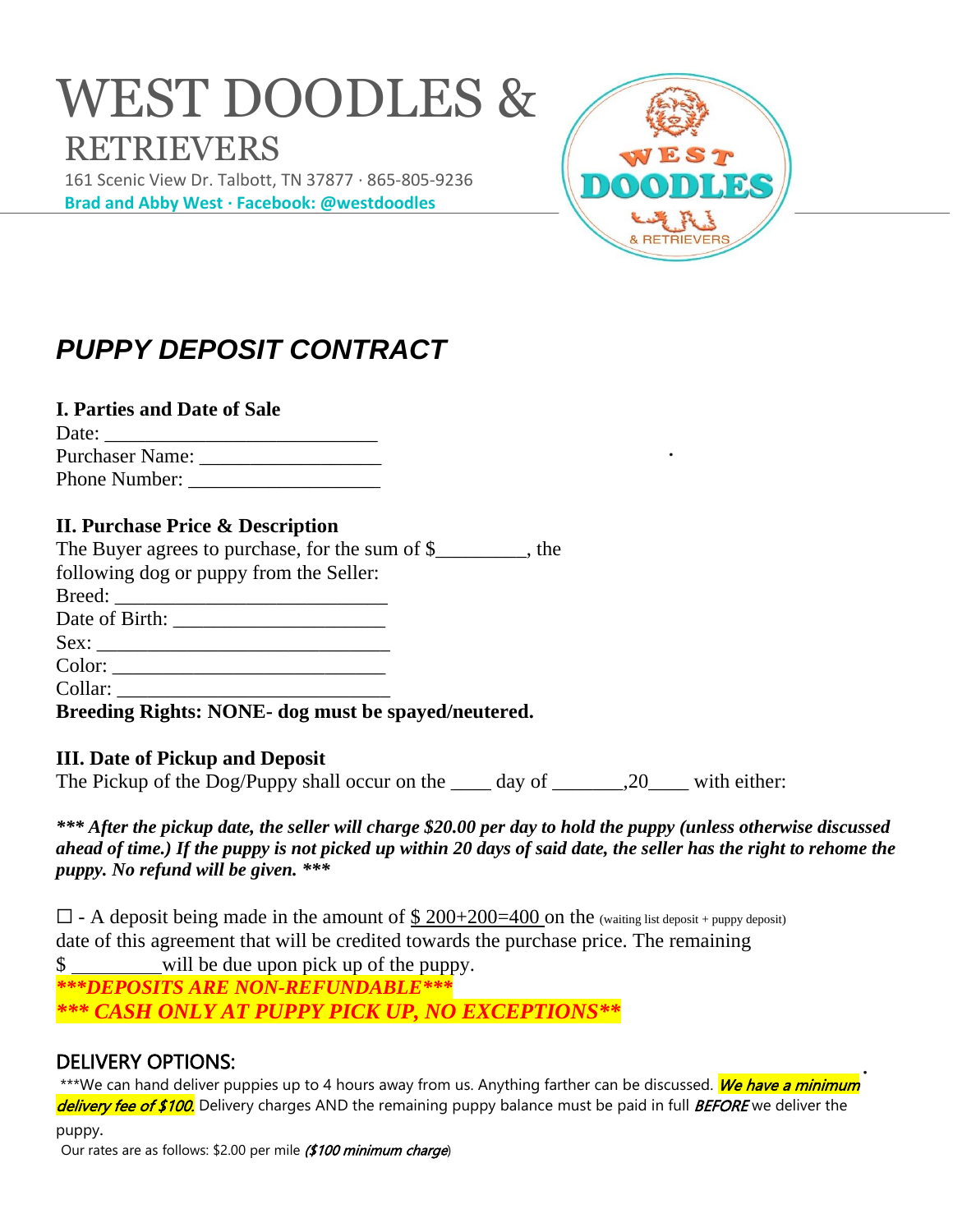\*\*\*Please note that delivery is not always available due to our schedules. We can schedule a transporter, at the buyer's expense, if needed. \*\*\*

## Puppy Contract and Health Guarantee

## *Buyer's Responsibilities*

- Have your puppy examined by a state licensed veterinarian within 7 days of picking up your puppy.
- Seller must be provided, by mail or e-mail, a Veterinary Examination Report within 24 hours, of going to the vet, if any health problems are diagnosed.



- Provide puppy with routine preventative care including, but not limited to, quality dog food, a clean and safe environment, vaccinations, and routine examinations by a veterinarian. Buyer is aware that costs will be incurred to supply these and that they are responsible for these costs.
- Under NO circumstances will this puppy be sold to or given to any pet shop, laboratory, shelter, or any similar facility. If a puppy must be rehomed, he or she must be returned to us **WITHOUT A REFUND**.
- If this PUPPY is found to be neglected or of ill health for an unreasonable length of time, Or Bred without permission, then purchaser will surrender the PUPPY to the seller unconditionally **WITHOUT A REFUND.**
- **All puppies purchased from us must be spayed or neutered by 12 months of age. If the dog is bred without permission, we will take full custody of the dog.**
- Buyer can choose whether he or she will activate the puppies FREE 30-day insurance through TRUPANION within 24 hours of going home with the puppy. We suggest you take advantage of the free month.

**\*\*\*IF YOU WISH FOR US TO GUARANTEE YOUR PUPPY YOU MUST COMPLETE THE ABOVE REQUIREMENTS, NOT DOING SO WILL RESULT IN A VOIDED CONTRACT AND THE GUARANTEE WILL NO LONGER BE UPHELD.**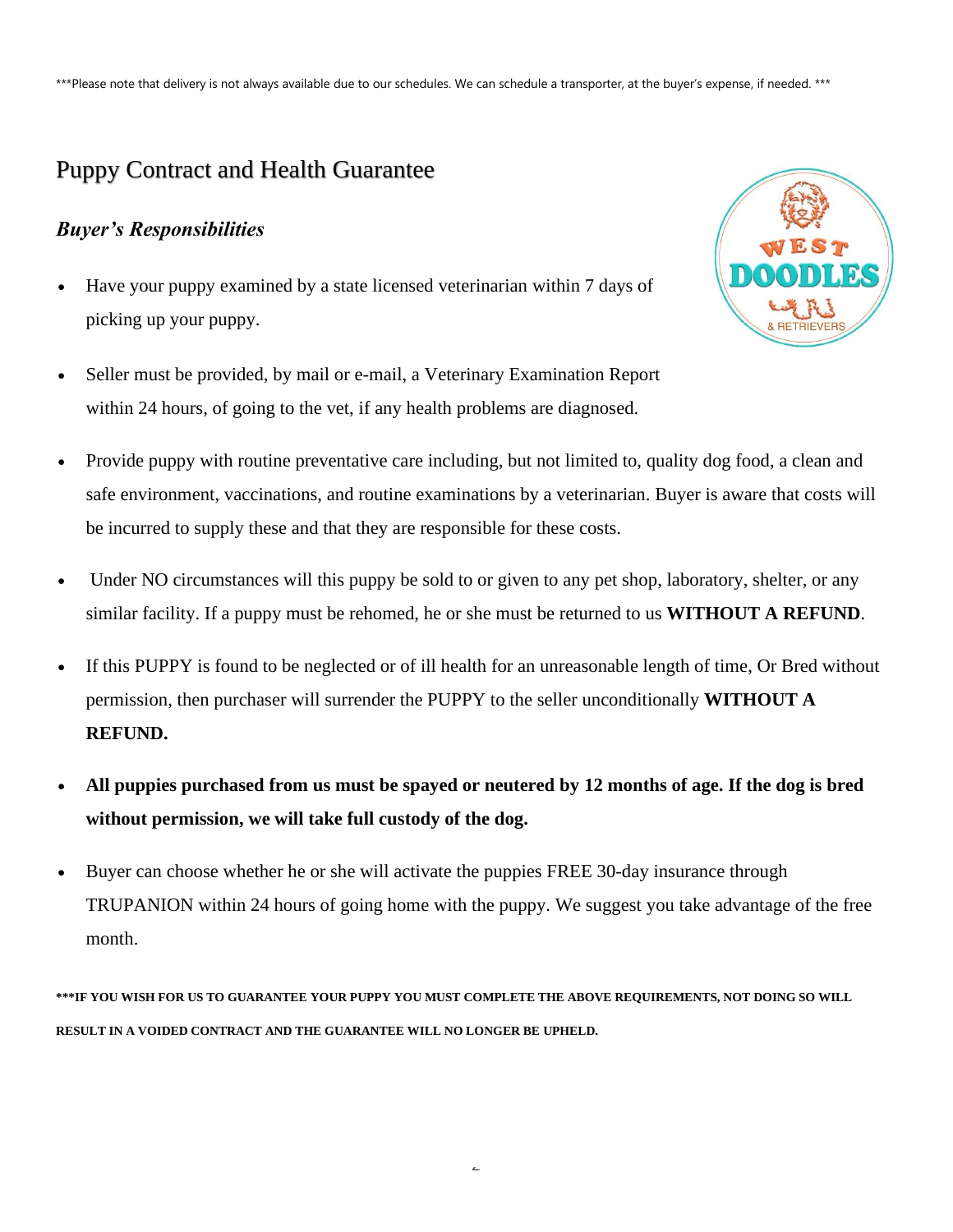### **Microchip Information:**

All our pups go home microchipped. Their microchip # is in your folder and it is free to register it. **IF YOU DO NOT REGISTER THE MICROCHIP, IT IS USELESS, AS IT WILL NOT HAVE YOUR INFO LINKED TO IT.**

### *Health Guarantee:*

**The puppy has been given its 6-week shot. The puppy will also need shots at 9, 12 and 16 weeks this is the buyer's responsibility. Rabies vaccines are recommended at 16 weeks. We worm the puppies with Nemex-2 at 2, 3, 4, and 6 weeks. All this information is in the puppies' health record. We use 4 Health Puppy Food in lamb/rice variety and will include some of this in your going home bag.** 

• This puppy is *guaranteed until one year of age against fatal and life-altering congenital disease* which adversely affects the health of the dog. This includes severe life-threatening or life-altering congenital problems. If the dog dies within its first year of life, from a congenital disease, the BUYER will pay to have it autopsied to determine the reason. If the reason is congenital, the seller will replace the puppy.



- There are some disorders which may be produced by environmental factors. This includes thyroid dysfunction, allergies, demodectic mange, and autoimmune disorders which are not covered under this guarantee. Male pups who have an undescended testicle will not be covered as the dog will be neutered anyway.
- *Coccidia, Giardia, or other parasites that puppies commonly carry, are not covered under this agreement. These can be picked up on any ground surface at any time and there is no way to determine where they picked them up (my house or yours after they leave my premises.) They are easily treated, and even though we worm the puppies multiple times sometimes these parasites happen no matter what precautions we take.*
- *This puppy is guaranteed for 72 hours from date and time of purchase against infectious diseases such as Parvo, Corona or Distemper. If you are traveling home with your puppy, please follow the guidelines, puppies can pick this up at a rest stop 5 minutes after you leave with your puppy. It is common and it is deadly to young puppies. Please, NO public places with pup until fully vaccinated with all 4 rounds of shots.* \**Initial Here: \_\_\_\_\_\_*